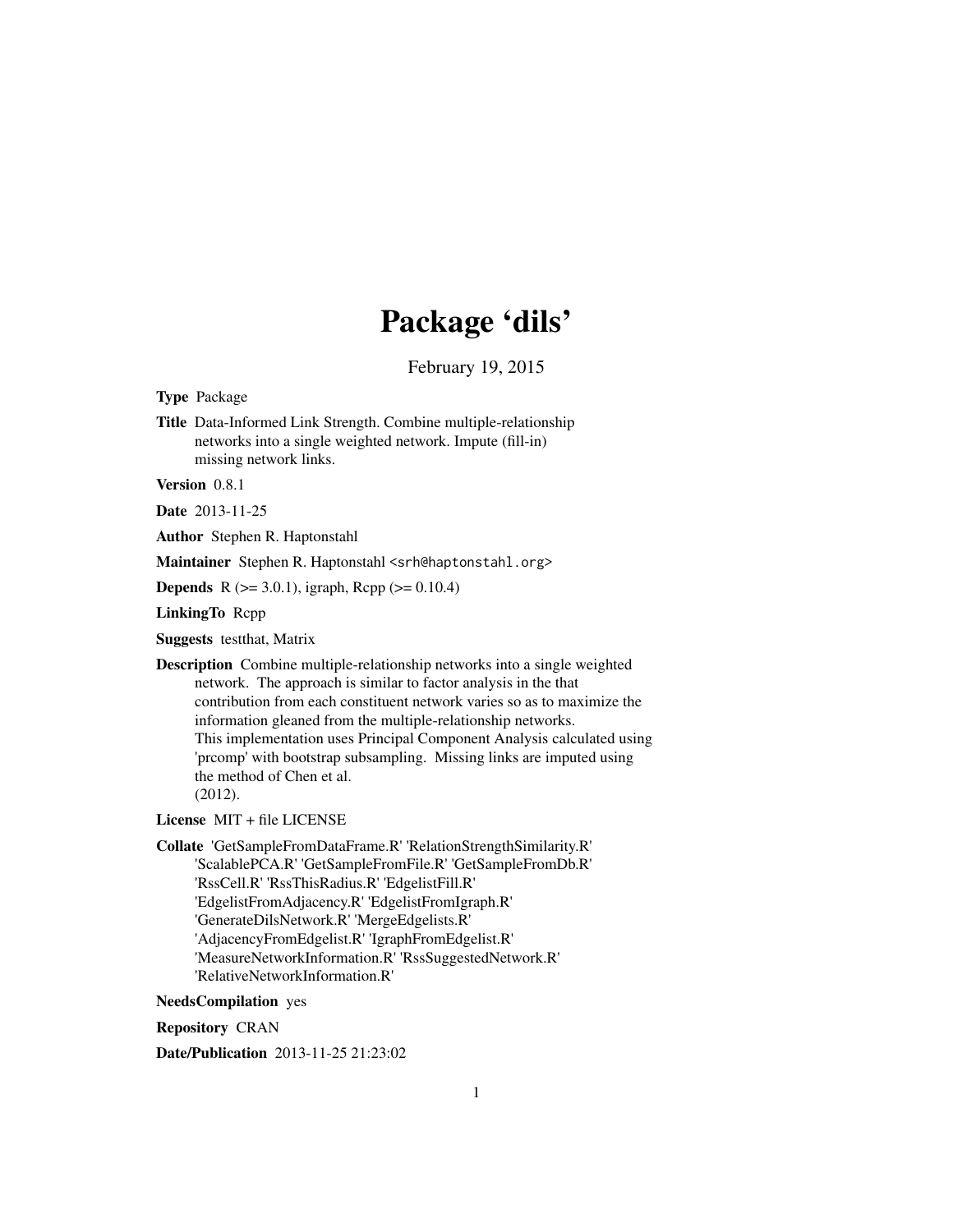# <span id="page-1-0"></span>R topics documented:

| 23 |
|----|
|    |

| dils-package |                                       | Data-Informed Link Strength. Combine multiple-relationship net- |
|--------------|---------------------------------------|-----------------------------------------------------------------|
|              | works into a single weighted network. |                                                                 |

#### Description

Combine multiple-relationship networks into a single weighted network. The approach is similar to factor analysys in the that contribution from each constituent network varies so as to maximize the information gleaned from the multimetwork. This implementation uses Principal Component Analysis calculated using 'prcomp' with bootstrap subsampling.

# Details

| Package: | dils                 |
|----------|----------------------|
| Type:    | Package              |
| Version: | 0.8                  |
| Date:    | 2013-10-27           |
| License: | $MIT + file LICENSE$ |
|          |                      |

Start with a table (data.frame, tab-delimited file, database) where each row/record represents a link between two nodes (a dyad) in a directed or undirected network and each column represents a different relationship between the two nodes, ie. each column is a network. DILS combines these columns/networks into a single network that is a weighted sum of the constituent networks. The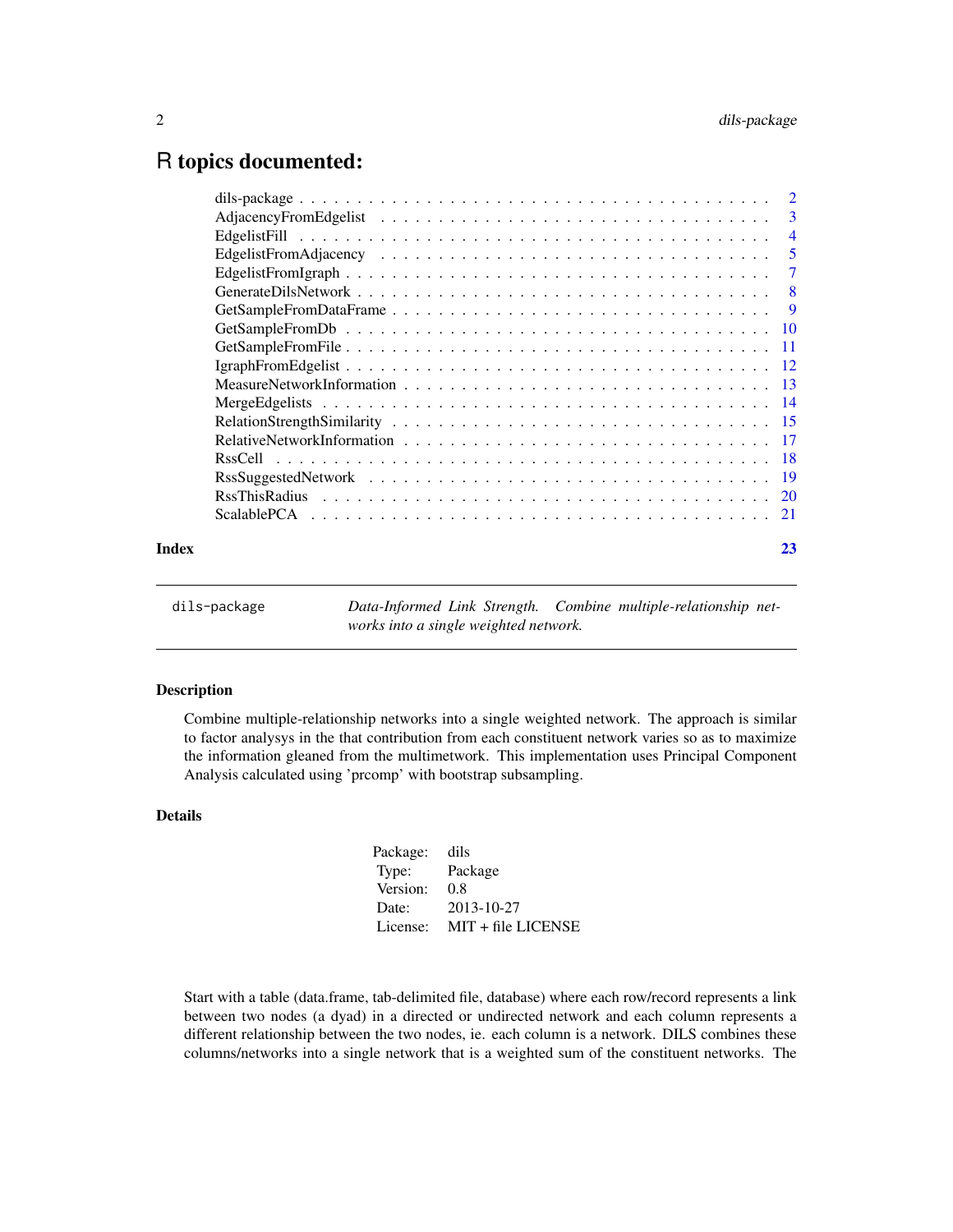<span id="page-2-0"></span>resulting DILS network uses information from all of the constituent networks and contains more information than any of the constituent networks. The output is a data.frame of DILS scores for each dyad, therefore is a single network ready for analysis using **igraph** or other social network analysis (SNA) tools.

Workflow synthesizing networks might typically look like this:

- 1. Start with several networks in igraph, adjacency list, or edgelist form.
- 2. Is necessary, use [EdgelistFromIgraph](#page-6-1) or [EdgelistFromAdjacency](#page-4-1) to convert igraph and adjacency list networks to edgelist form.
- 3. Use [MergeEdgelists](#page-13-1) to combine the individual network datasets into a single dataset.
- 4. Use [GenerateDilsNetwork](#page-7-1) to synthesize the networks in the merged data set into a single weighted network.
- 5. Use [IgraphFromEdgelist](#page-11-1) or [AdjacencyFromEdgelist](#page-2-1) to convert the edgelist output to the desired output.
- 6. Use [RelativeNetworkInformation](#page-16-1) on input networks and DILS network to see if/how much the information content of the DILS network exceeds the information content of the input networks.

Workflow for imputing edges for a binary network might typically look like this:

- 1. Start with a binary network as an adjacency matrix (for an igraph use get.adjacency).
- 2. Use [RelationStrengthSimilarity](#page-14-1) to Calculate RSS scores for each dyad.
- 3. Use [RssSuggestedNetwork](#page-18-1) on the original network and the RelationStrengthSimilarity output to get a new suggested network with more edges.

#### Author(s)

Stephen R. Haptonstahl <srh@haptonstahl.org>

# References

"Discovering Missing Links in Networks Using Similarity Measures", Hung-Hsuan Chen, Liang Gou, Xiaolong (Luke) Zhang, C. Lee Giles. 2012.

<span id="page-2-1"></span>AdjacencyFromEdgelist *Convert an edgelist to an adjacency matrix*

#### Description

Given the adjacency matrix for a network return a data.frame listing all possible edges and the weights for each edge.

```
AdjacencyFromEdgelist(elist, check.full = TRUE)
```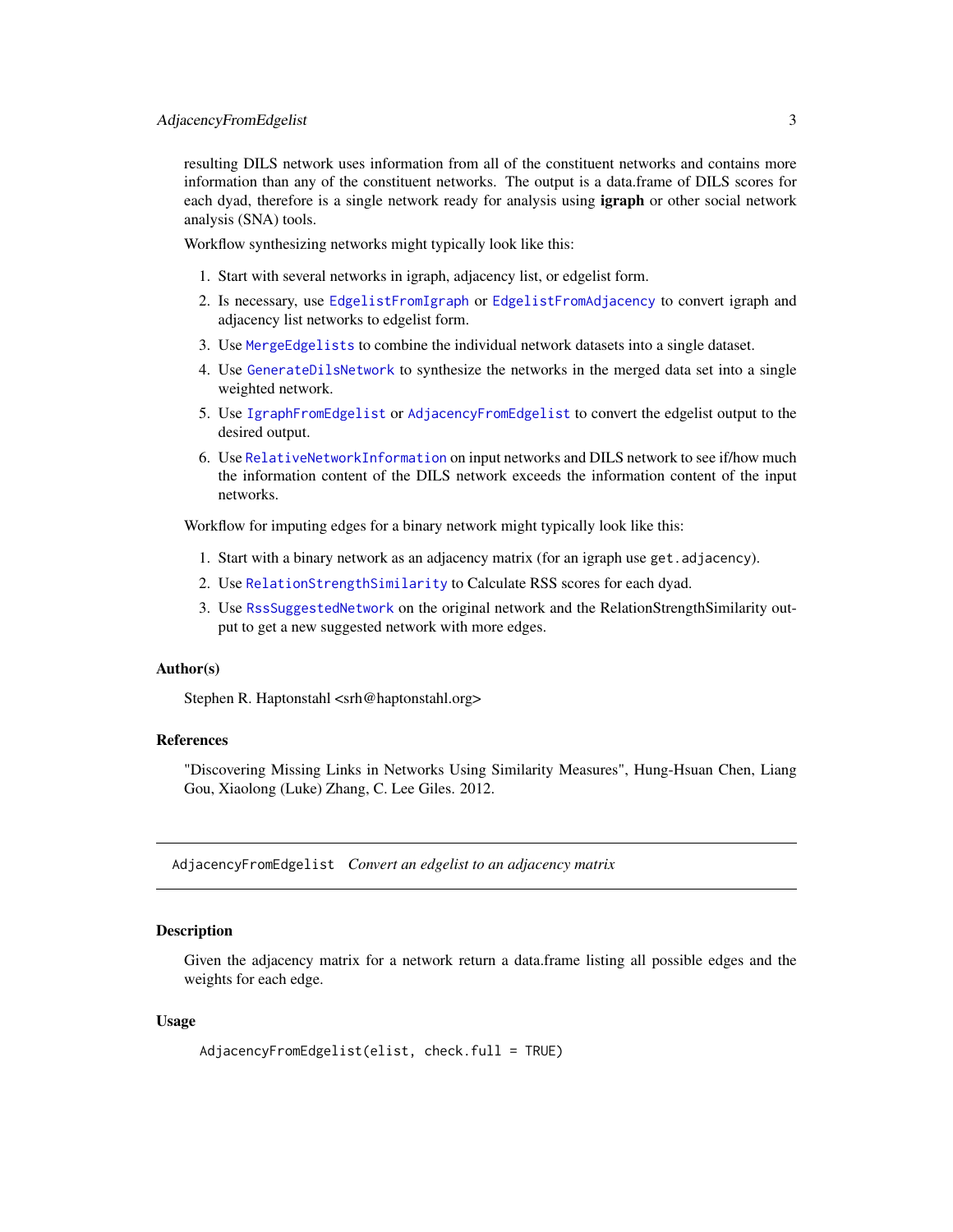<span id="page-3-0"></span>

| elist      | data.frame, see 'Details' for formatting assumptions.                             |
|------------|-----------------------------------------------------------------------------------|
| check.full | logical, if TRUE ensures that all possible edges are in the list exactly once; if |
|            | FALSE it assumes this is true.                                                    |

# Details

This assumes that elist is a data.frame with three columns. Each row is an edge in the network. The first column lists the node the edge is coming from, the second column lists the node the edge is going to, and the third column lists the weight of the edge.

# Value

list, containing an adjacency matrix and a vector of node ids identifying the rows and columns.

adjacency The adjacency matrix for the network. The row indicates the node the edge is coming 'from', the column indicat nodelist The ids of the nodes in the same order as the the rows and columns of the adjacency matrix.

#### Author(s)

Stephen R. Haptonstahl <srh@haptonstahl.org>

#### References

<https://github.com/shaptonstahl/>

#### See Also

[EdgelistFill](#page-3-1)

#### Examples

```
edgelist <- cbind(expand.grid(letters[1:2], letters[1:2]), runif(4))
AdjacencyFromEdgelist(edgelist)
```
<span id="page-3-1"></span>EdgelistFill *Ensure an edgelist has all dyads and a column of weights.*

# Description

Given a matrix or data.frame edgelist, fill in all possible edges not already listed with a weight of 0 or the value of fillBlanksWith.

```
EdgelistFill(elist, fillBlanksWith = 0, nodelist)
```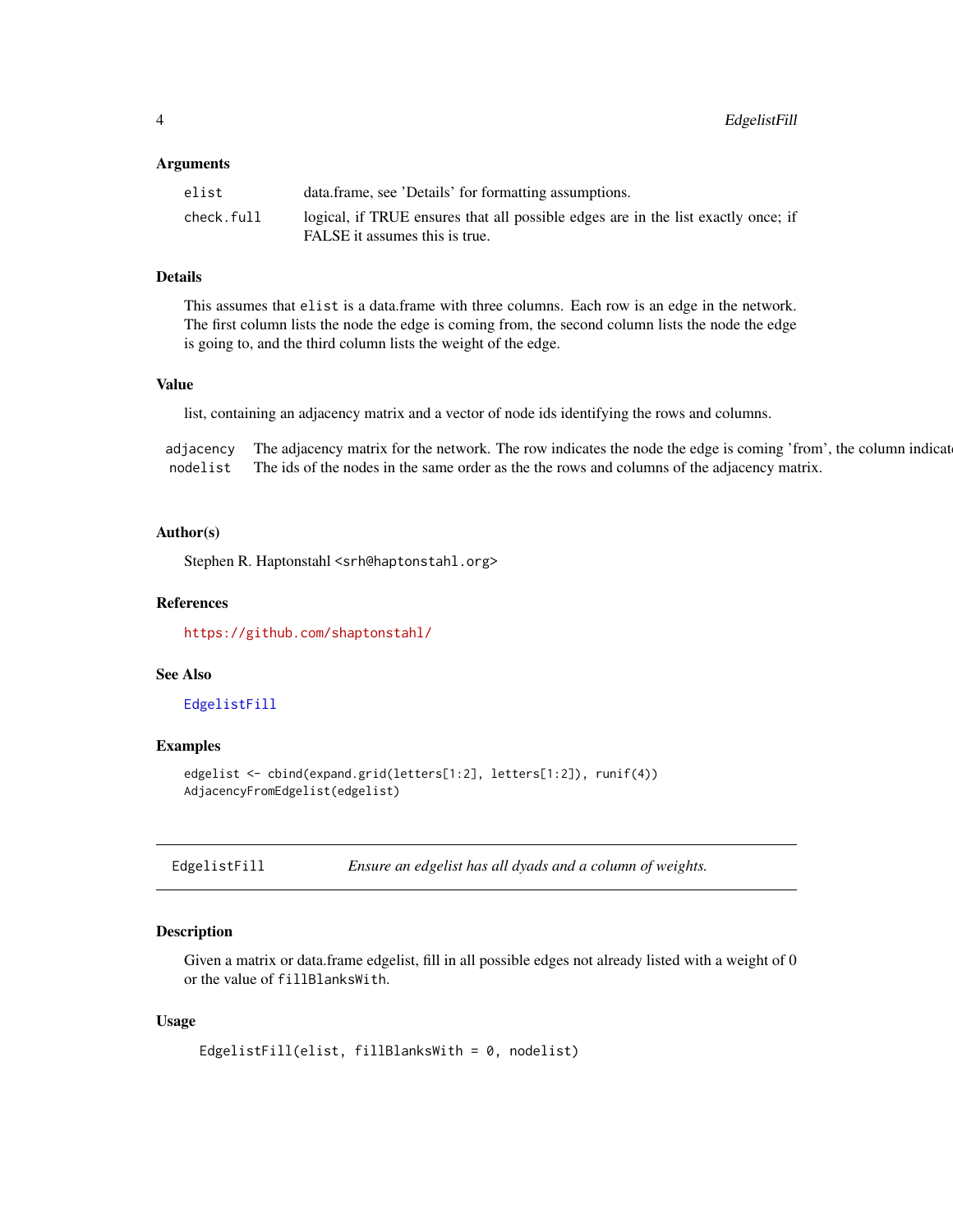<span id="page-4-0"></span>

| elist    | data.frame or matrix, see 'Details' for formatting assumptions.               |
|----------|-------------------------------------------------------------------------------|
|          | fillBlanksWith numeric, default weight for edges not already listed in elist. |
| nodelist | character, optional list of node names.                                       |

#### Details

The elist can be either a data.frame or a matrix with either 2 or 3 columns. Each row is an edge. The first column lists the node the edge is 'from' and the second column lists the node the edge is 'to'. If there is a third column, it lists the weight of the edge.

#### Value

data.frame, full list of all possible edges with weights for each in third column.

# Author(s)

Stephen R. Haptonstahl <srh@haptonstahl.org>

# References

<https://github.com/shaptonstahl/>

#### Examples

```
g <- erdos.renyi.game(10, 2/10)
EdgelistFill(get.edgelist(g))
EdgelistFill(get.edgelist(g), nodelist=1:10)
```

```
E(g)$weight <- runif(ecount(g))
el <- cbind(get.edgelist(g), E(g)$weight)
EdgelistFill(el)
EdgelistFill(el, nodelist=1:10)
```
<span id="page-4-1"></span>EdgelistFromAdjacency *Convert an adjacency matrix to filled edgelist.*

#### **Description**

Given the adjacency matrix for a network return a data.frame listing all possible edges and the weights for each edge.

```
EdgelistFromAdjacency(A,
  nodelist = paste("node", 1:nrow(A), sep = ""))
```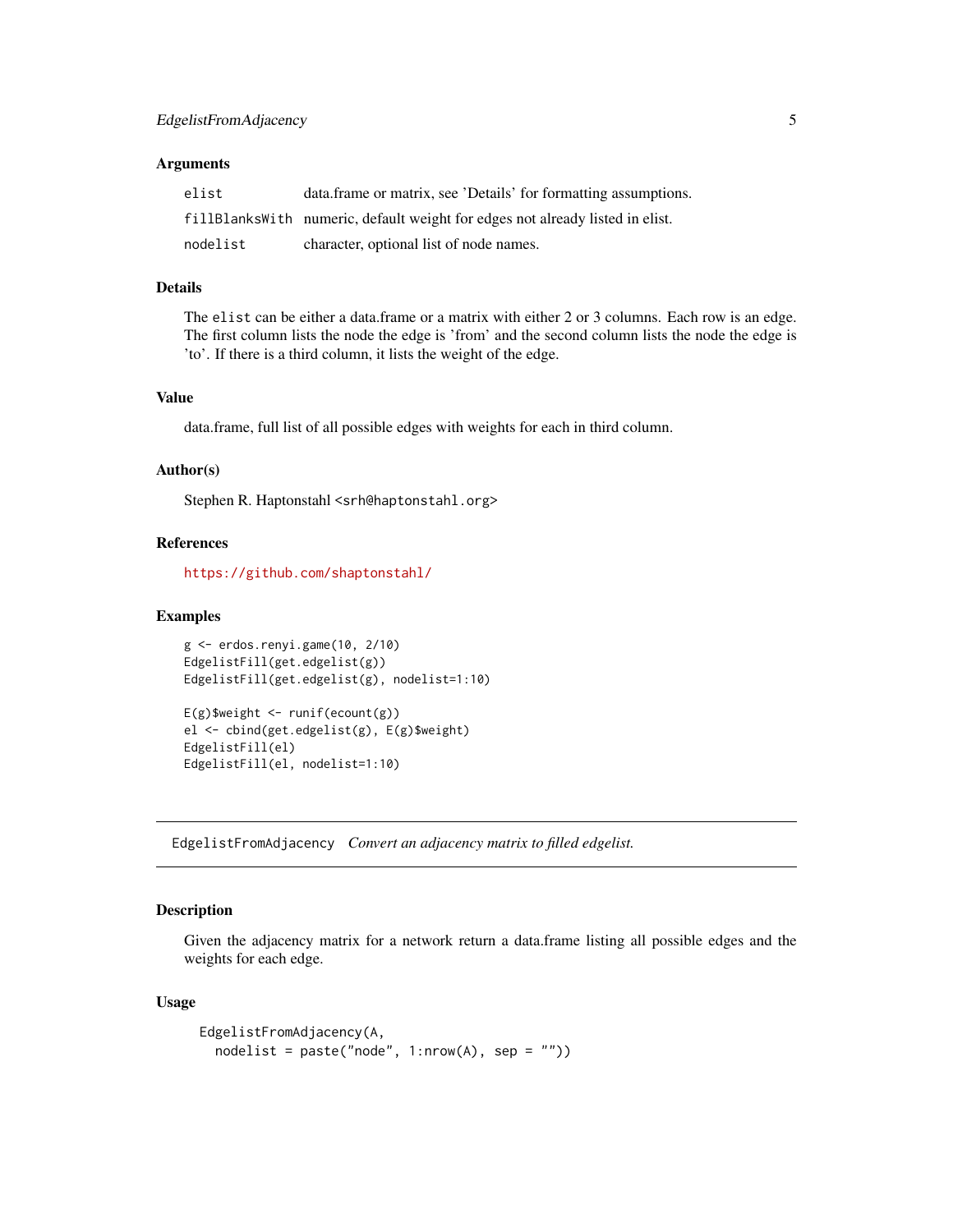<span id="page-5-0"></span>

| A        | matrix, see 'Details' for formatting assumptions. |
|----------|---------------------------------------------------|
| nodelist | character, optional list of node names.           |

# Details

This assumes that the row of the adjacency matrix indicates the node the edge is coming 'from', the column represent the node the edge is going 'to', and the value in the adjacency matrix is the weight given to the edge.

# Value

data.frame, full list of all possible edges with weights for each in third column.

# Author(s)

Stephen R. Haptonstahl <srh@haptonstahl.org>

# References

<https://github.com/shaptonstahl/>

# See Also

[EdgelistFromIgraph](#page-6-1)

# Examples

```
n < -10A <- matrix(rnorm(n*n), nrow=n)
A
EdgelistFromAdjacency(A)
n <- 100
A <- matrix(rnorm(n*n), nrow=n)
A
EdgelistFromAdjacency(A)
n < -500A <- matrix(rnorm(n*n), nrow=n)
A
## Not run: EdgelistFromAdjacency(A)
```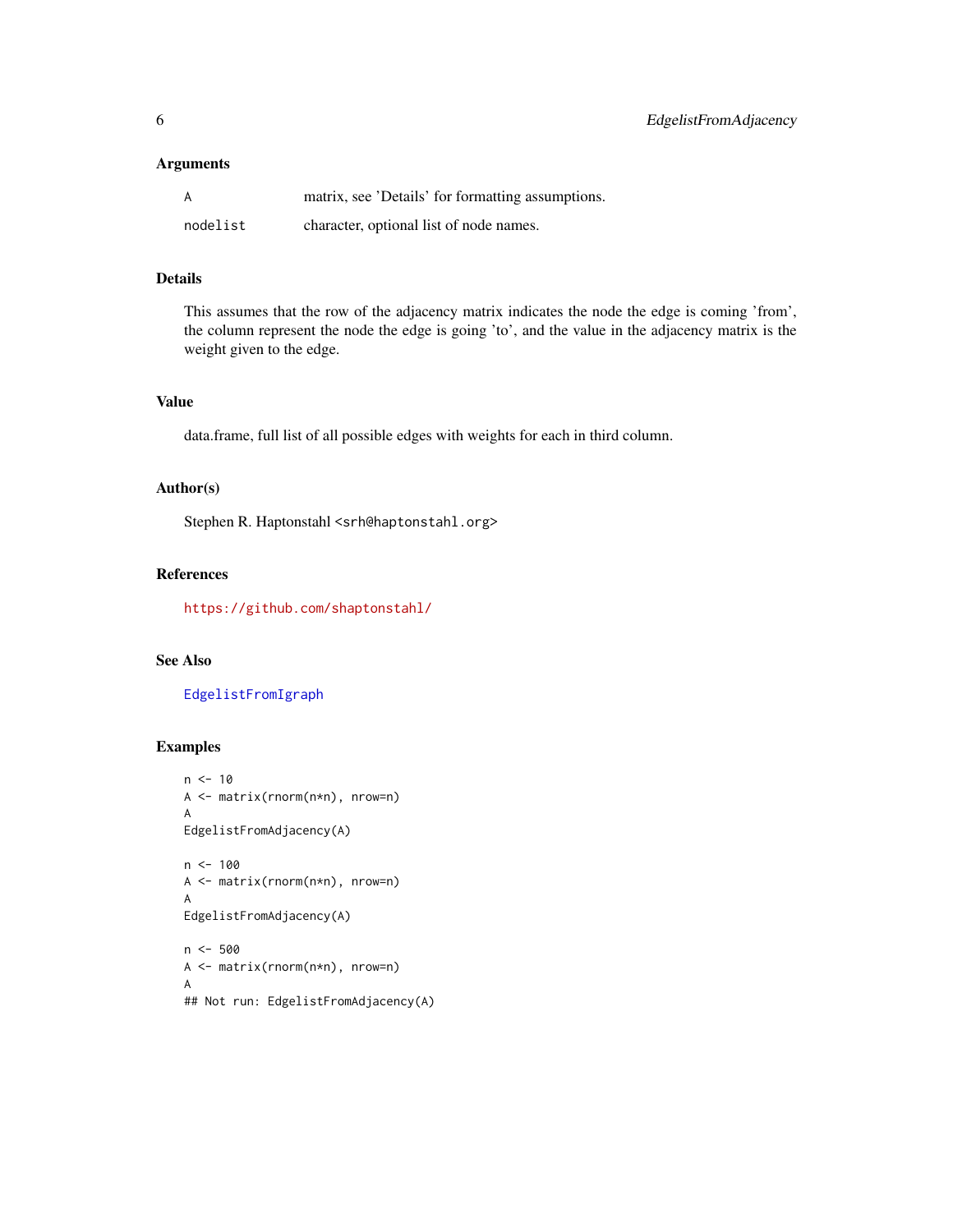<span id="page-6-1"></span><span id="page-6-0"></span>EdgelistFromIgraph *Convert an igraph to filled edgelist*

# Description

Given an igraph object for a network return a data.frame listing all possible edges and the weights for each edge.

#### Usage

EdgelistFromIgraph(g, useWeight = FALSE)

#### Arguments

|           | igraph, from igraph package.                                          |
|-----------|-----------------------------------------------------------------------|
| useWeight | logical, Should $E(g)$ \$weight be used as the weights for the edges? |

#### Details

This function is preferred to the igraph function get.edgelist because get.edgelist only returns rows for edges that have non-zero weight and does not return weights, if present.

# Value

data.frame, full list of all possible edges with weights for each in third column.

# Author(s)

Stephen R. Haptonstahl <srh@haptonstahl.org>

#### References

<https://github.com/shaptonstahl/>

# See Also

[EdgelistFromAdjacency](#page-4-1)

#### Examples

g <- erdos.renyi.game(10, 2/10) EdgelistFromIgraph(g)

V(g)\$name <- letters[1:vcount(g)] EdgelistFromIgraph(g)

 $E(g)$ \$weight <- runif(ecount(g)) EdgelistFromIgraph(g, useWeight=TRUE)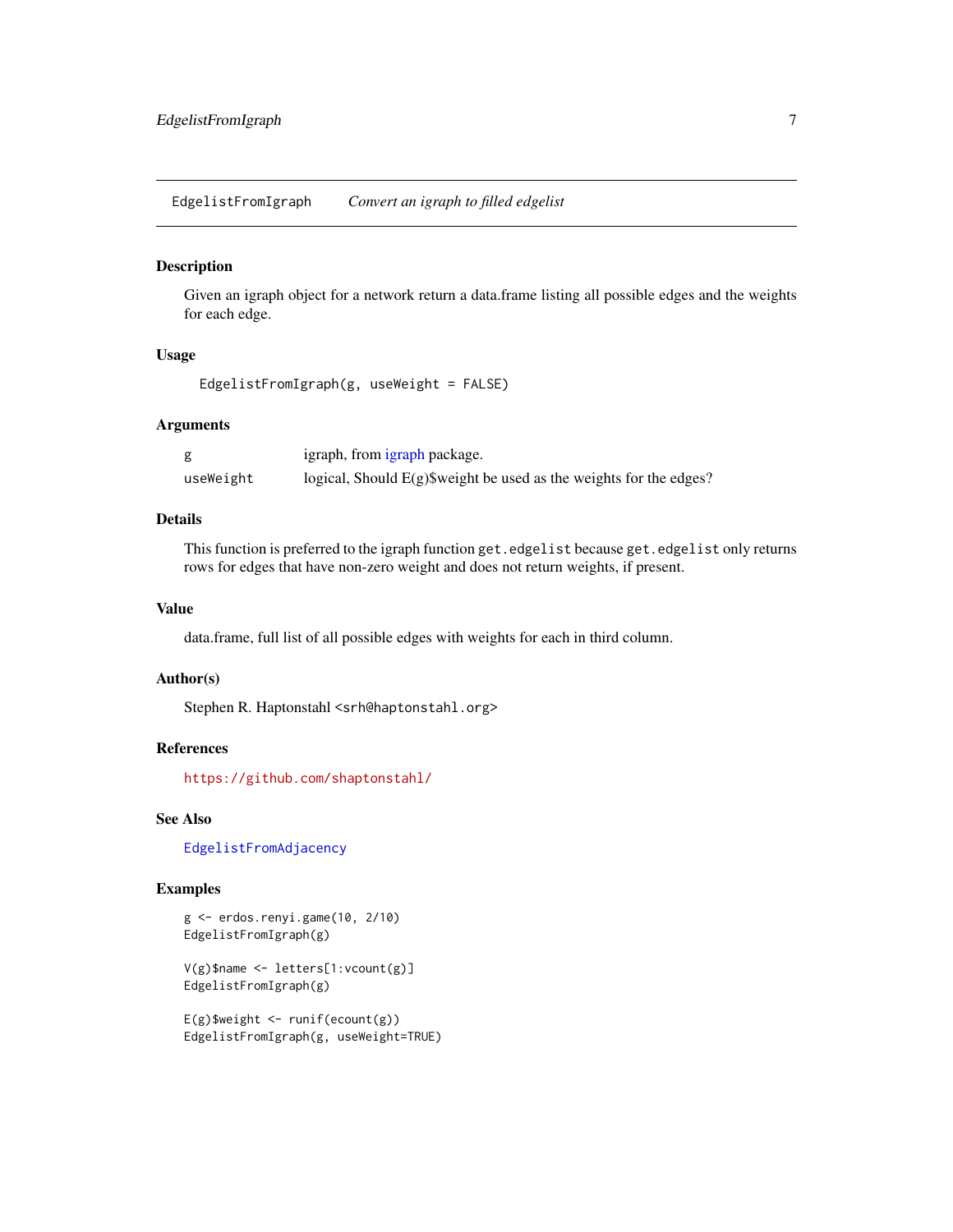<span id="page-7-1"></span><span id="page-7-0"></span>GenerateDilsNetwork *Combine multiple networks into a single weighted network.*

# Description

Use ScalablePCA to recover optimal weights for each network, then calculate the weighted average across networks for each edge.

# Usage

```
GenerateDilsNetwork(x, subsample = 10000,
 n.subsamples = 1000, ignore.cols, use.cols,
 progress.bar = FALSE)
```
# Arguments

| x            | data.frame, data over which to run PCA                                                               |
|--------------|------------------------------------------------------------------------------------------------------|
| subsample    | numeric or logical, If an integer, size of each subsample. If FALSE, runs PCA<br>on entire data set. |
| n.subsamples | numeric, number of subsamples.                                                                       |
| ignore.cols  | numeric, indices of columns not to include                                                           |
| use.cols     | numeric, indices of columns to use                                                                   |
| progress.bar | logical, if TRUE then progress in running subsamples will be shown.                                  |

# Value

| A list        |                                                                                                                                                               |
|---------------|---------------------------------------------------------------------------------------------------------------------------------------------------------------|
| dils          | vector, named vector of component weights for first dimension of principal com-<br>ponent analysis (see example for comparison to <b>prcomp</b> ).            |
| dils.edgelist | Unused columns of x bound with the DILS scores on the right. Forms an edgelist<br>if there were two unused columns and they containted the ids for the dyads. |
| coefficients  | named vector, weights that genereate dils by taking dot-product with network<br>data.                                                                         |
| weights       | named vector, raw weights scaled by standard deviations of network edges, then<br>scaled to sum to 1.                                                         |

# Author(s)

Stephen R. Haptonstahl <srh@haptonstahl.org>

# References

<https://github.com/shaptonstahl/>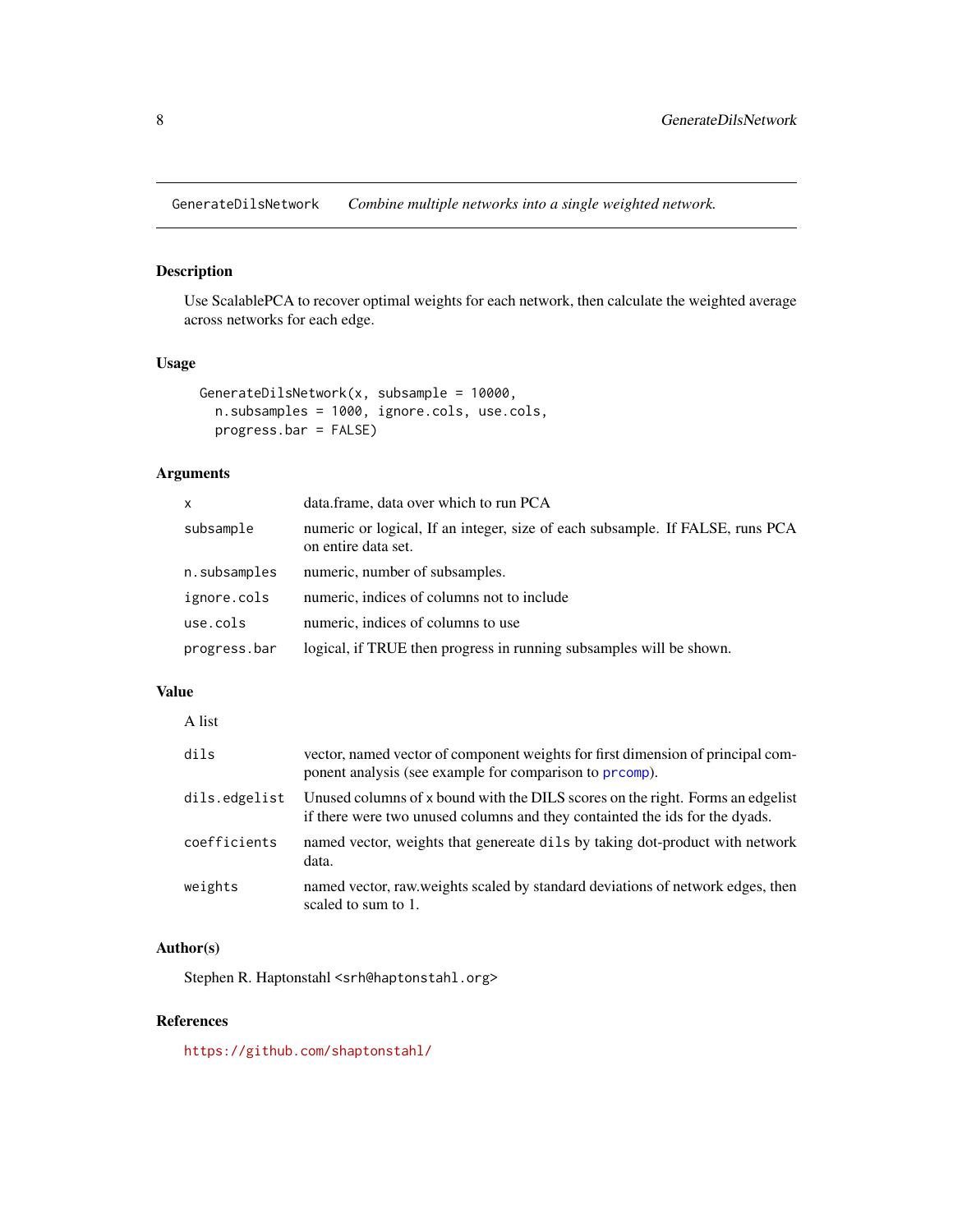# <span id="page-8-0"></span>GetSampleFromDataFrame 9

# See Also

[prcomp](#page-0-0)

# Examples

```
data(iris) # provides example data
GenerateDilsNetwork(iris, subsample=10, use.cols=1:4)
GenerateDilsNetwork(iris, subsample=10, ignore.cols=5)
```
<span id="page-8-1"></span>GetSampleFromDataFrame

*Randomly select rows from a data.frame.*

# Description

Randomly select n rows from data.frame x.

# Usage

GetSampleFromDataFrame(n, x)

### Arguments

| numeric, size of sample.                     |
|----------------------------------------------|
| data.frame, data whose rows will be sampled. |

## Value

data.frame, size n random subset of the rows of x

# Author(s)

Stephen R. Haptonstahl <srh@haptonstahl.org>

# References

<https://github.com/shaptonstahl/>

#### See Also

[ScalablePCA](#page-20-1), [GetSampleFromFile](#page-10-1), [GetSampleFromFile](#page-10-1)

#### Examples

data(iris) # provides example data x <- dils:::GetSampleFromDataFrame(10, iris)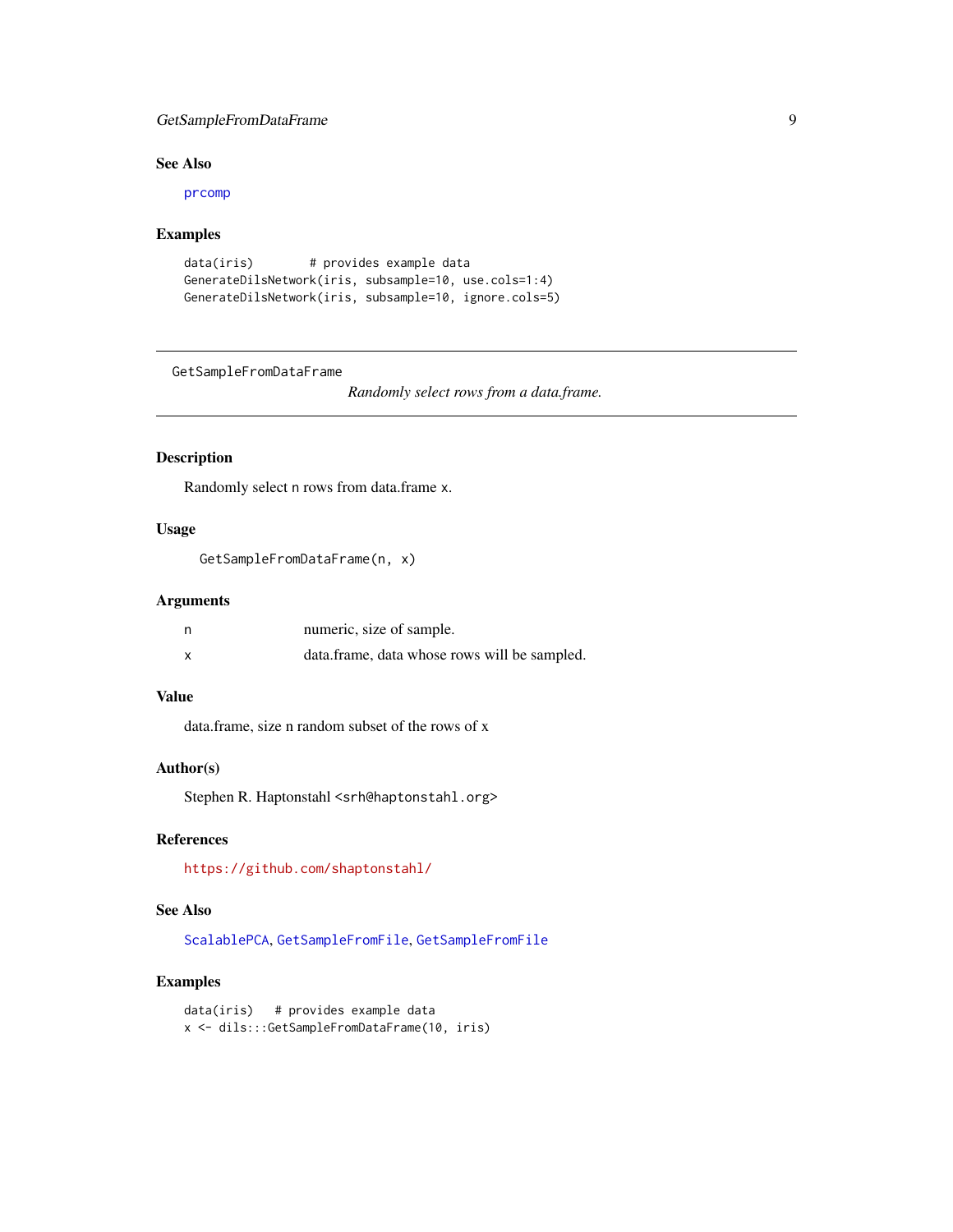<span id="page-9-1"></span><span id="page-9-0"></span>

# Description

Access a database table directly. Return a data.frame whose rows are the sample.

# Usage

GetSampleFromDb(n, db)

# Arguments

|    | numeric, size of sample to be taken.                              |
|----|-------------------------------------------------------------------|
| db | connection, connection to the database table containing the data. |

# Value

data.frame, size n random subset of the rows of filename

# Author(s)

Stephen R. Haptonstahl <srh@haptonstahl.org>

# References

<https://github.com/shaptonstahl/>

# See Also

[ScalablePCA](#page-20-1), [GetSampleFromDataFrame](#page-8-1), [GetSampleFromFile](#page-10-1)

# Examples

## Not run: x <- dils:::GetSampleFromDb(10, my.db)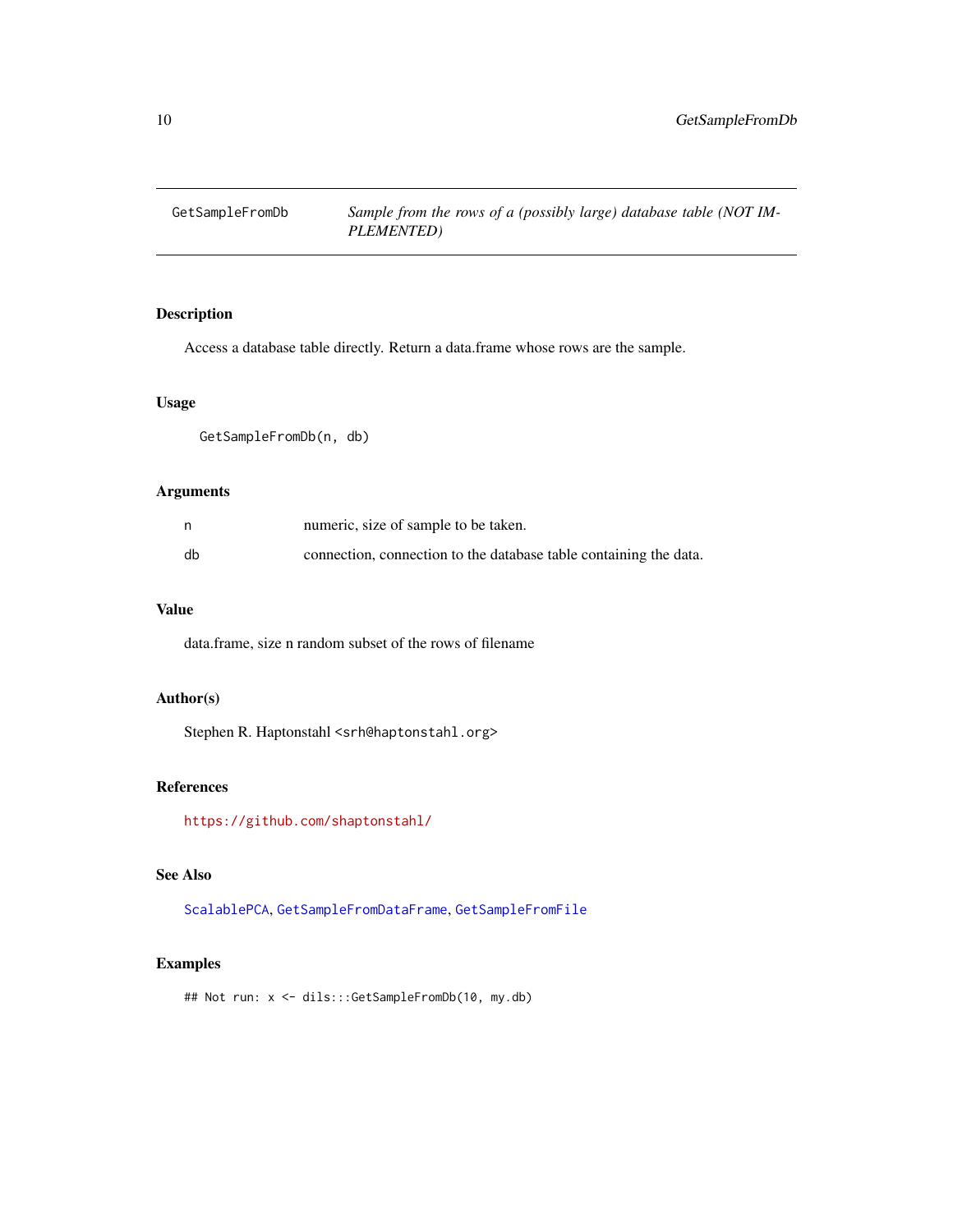# <span id="page-10-1"></span><span id="page-10-0"></span>Description

Read a large text file in batches, keeping the rows to be included in the sample. Return a data.frame whose rows are the sample.

#### Usage

GetSampleFromFile(n, out.of, filename)

# Arguments

| n        | numeric, size of sample to be taken.                                                                                                                       |
|----------|------------------------------------------------------------------------------------------------------------------------------------------------------------|
| out.of   | numeric, number of rows in the data set not including the header.                                                                                          |
| filename | character, name of the file containing the data. This must be a tab-delimited file<br>with a header row formatted per the default options for read. delam. |

# Value

data.frame, size n random subset of the rows of filename

# Author(s)

Stephen R. Haptonstahl <srh@haptonstahl.org>

# References

<https://github.com/shaptonstahl/>

# See Also

[ScalablePCA](#page-20-1), [GetSampleFromDataFrame](#page-8-1), [GetSampleFromDb](#page-9-1)

# Examples

## Not run: x <- dils:::GetSampleFromFile(10, 150, "folder/containing/data.txt")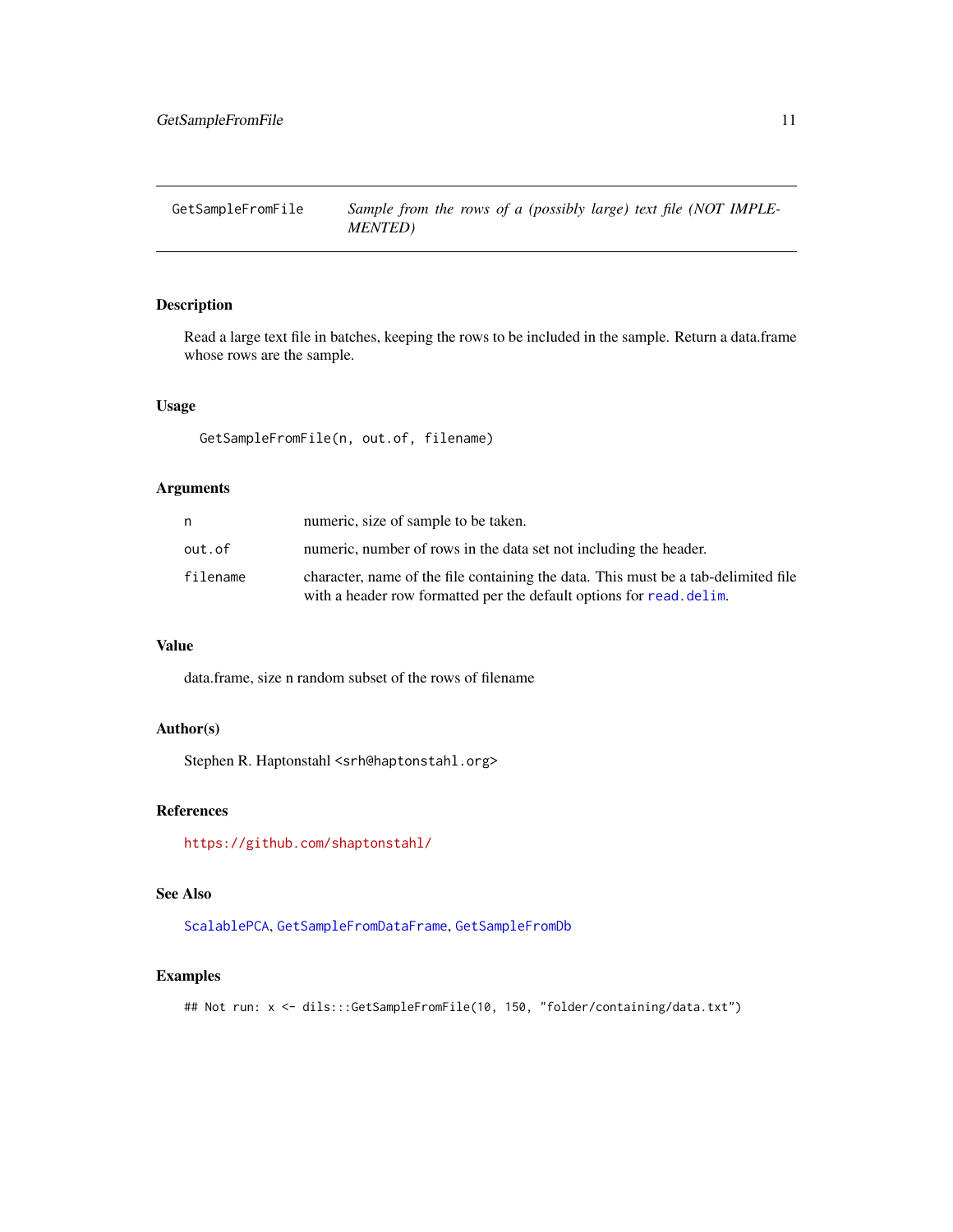<span id="page-11-1"></span><span id="page-11-0"></span>IgraphFromEdgelist *Convert an edgelist to an igraph*

#### Description

Given the adjacency matrix for a network return a data.frame listing all possible edges and the weights for each edge.

#### Usage

IgraphFromEdgelist(elist, directed = TRUE)

# Arguments

| elist    | data.frame, see 'Details' for formatting assumptions. |
|----------|-------------------------------------------------------|
| directed | logical, If TRUE, the returned igraph is directed.    |

# Details

This assumes that elist is a data.frame with three columns. Each row is an edge in the network. The first column lists the node the edge is coming from, the second column lists the node the edge is going to, and the third column lists the weight of the edge.

#### Value

igraph, If the edgelist third column has values other than 0, 1 then the weights are stored in E(returned graph)\$weight.

#### Author(s)

Stephen R. Haptonstahl <srh@haptonstahl.org>

#### References

<https://github.com/shaptonstahl/>

# See Also

[EdgelistFill](#page-3-1)

# Examples

```
edgelist <- cbind(expand.grid(letters[1:2], letters[1:2]), runif(4))
g <- IgraphFromEdgelist(edgelist)
get.edgelist(g)
E(g)$weight
plot(g, edge.width=5*E(g)$weight, edge.curved=TRUE)
```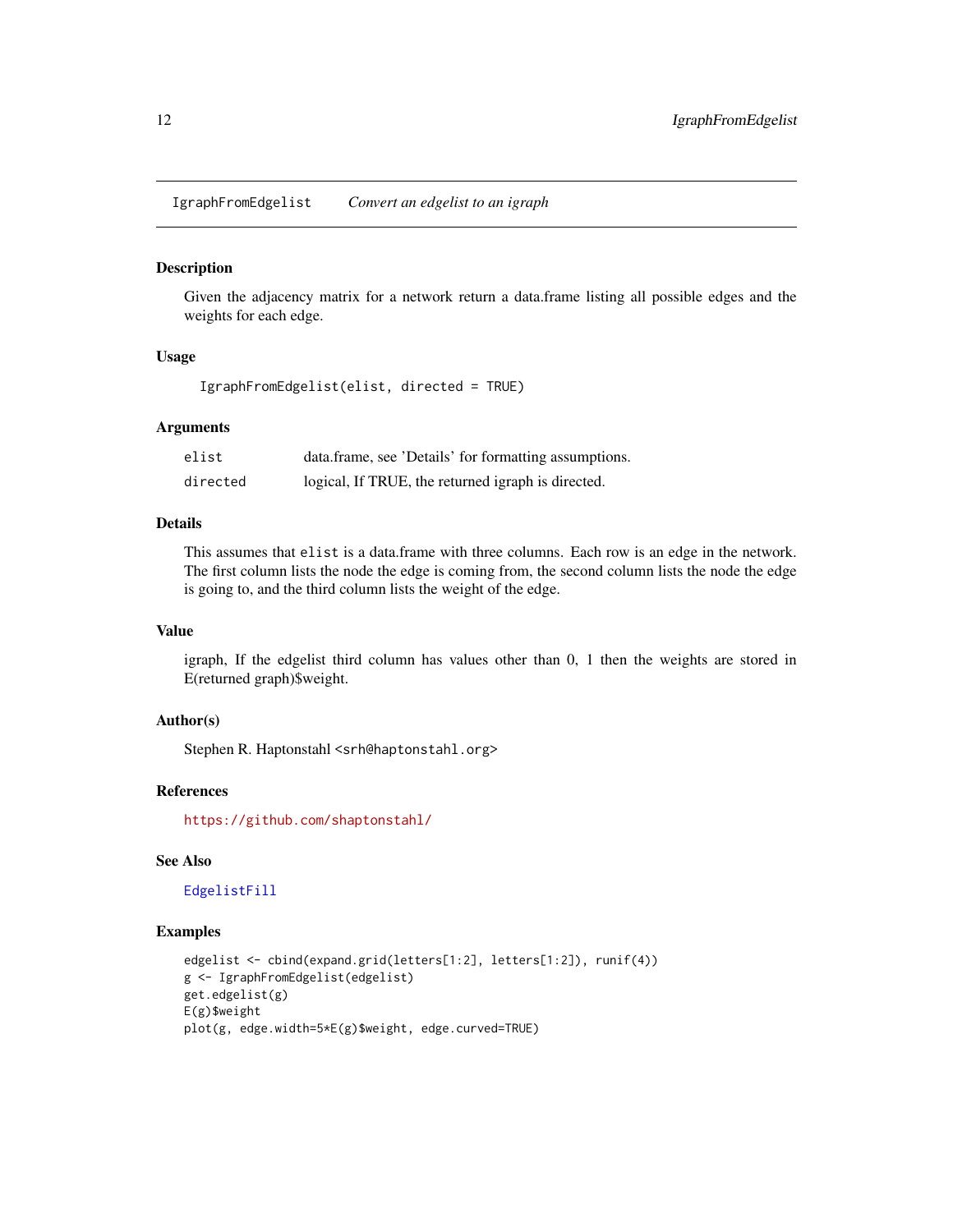<span id="page-12-1"></span><span id="page-12-0"></span>MeasureNetworkInformation

*Measure how much a network informs a particular network measure*

#### Description

Given an igraph network, repeatedly perturb the graph and take some measure of the network to see how much the measure varies, then return a measure that increases as the precision of the function values increases.

#### Usage

```
MeasureNetworkInformation(g, FUN = betweenness,
  remove.share = 0.2, sample.size = 100,
 progress.bar = FALSE)
```
#### Arguments

| g            | igraph, graph to measure                                                                       |
|--------------|------------------------------------------------------------------------------------------------|
| <b>FUN</b>   | function, a function that takes an igraph and returns a value for each node in the<br>network. |
| remove.share | numeric, fraction of the edges that are removed randomly when perturbing the<br>network.       |
| sample.size  | numeric, number of perturbed graphs to generate                                                |
| progress.bar | logical, if TRUE then a progress bar is shown.                                                 |

# Details

This function can vary tremendously based on the network measure being considered and the other parameters. It is only recommended that this be used for comparing the informativeness of two networks on the same set of nodes, keeping all the parameters the same.

Here information is measured as 1 / mean across and perturbed graphs nodes of the relative error of a network node measure.

Specifically, FUN is applied to the graph g to generate reference values. Some sample.size copies of the igraph are generated. For each, round(remove. share  $*$  n. edges) randomly selected edges are dropped to generate a perturbed graph. For each perturbed graph FUN is applied, generating a value for each node in the network. For each node the relative error

 $\lvert \frac{measureof perturbedg - measure ofg}{measure ofg} \rvert$ 

is calculated, then the mean of these across nodes and perturbed graphs is calculated, generating a mean relative error for the network. This value is reciprocated to get a measure of precision.

This measure appears to be very sensitive to the choice of FUN.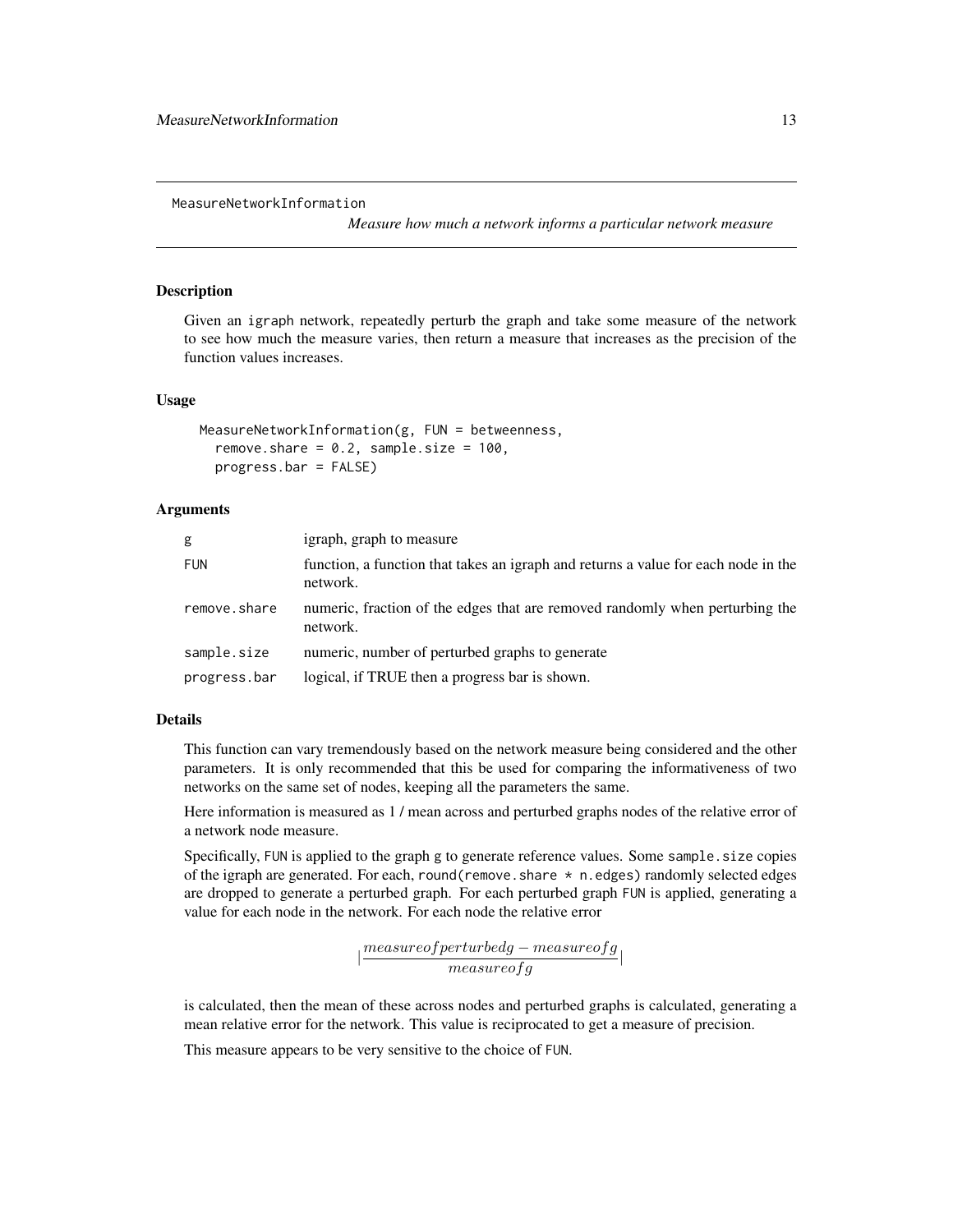# <span id="page-13-0"></span>Value

numeric, mean precision of the measure FUN across the network

#### Author(s)

Stephen R. Haptonstahl <srh@haptonstahl.org>

#### References

<https://github.com/shaptonstahl/dils>

#### Examples

```
g.rand <- random.graph.game(100, 5/100)
m.rand <- MeasureNetworkInformation(g.rand)
m.rand
pf <- matrix( c(.8, .2, .3, .7), nr=2)
g.pref <- preference.game(100, 2, pref.matrix=pf)
m.pref <- MeasureNetworkInformation(g.pref)
m.pref
m.pref / m.rand # Relative informativeness of this preference graph
                 # to this random graph with respect to betweenness
## Not run:
prob.of.link <- c(1:50)/100
mnis <- sapply(prob.of.link, function(p)
  MeasureNetworkInformation(random.graph.game(100, p)))
plot(prob.of.link, mnis,
     type="l",
     main="Network Information of random graphs",
     xlab="probability of link formation",
     ylab="information")
mtext("with respect to betweenness measure", line=0.5)
## End(Not run)
```
<span id="page-13-1"></span>MergeEdgelists *Combine edgelists into a single data.frame*

#### Description

Given two or more edgelists, create a single edgelist with multiple columns, two for the from and to nodes and one for the weights from each constituent network.

```
MergeEdgelists(...)
```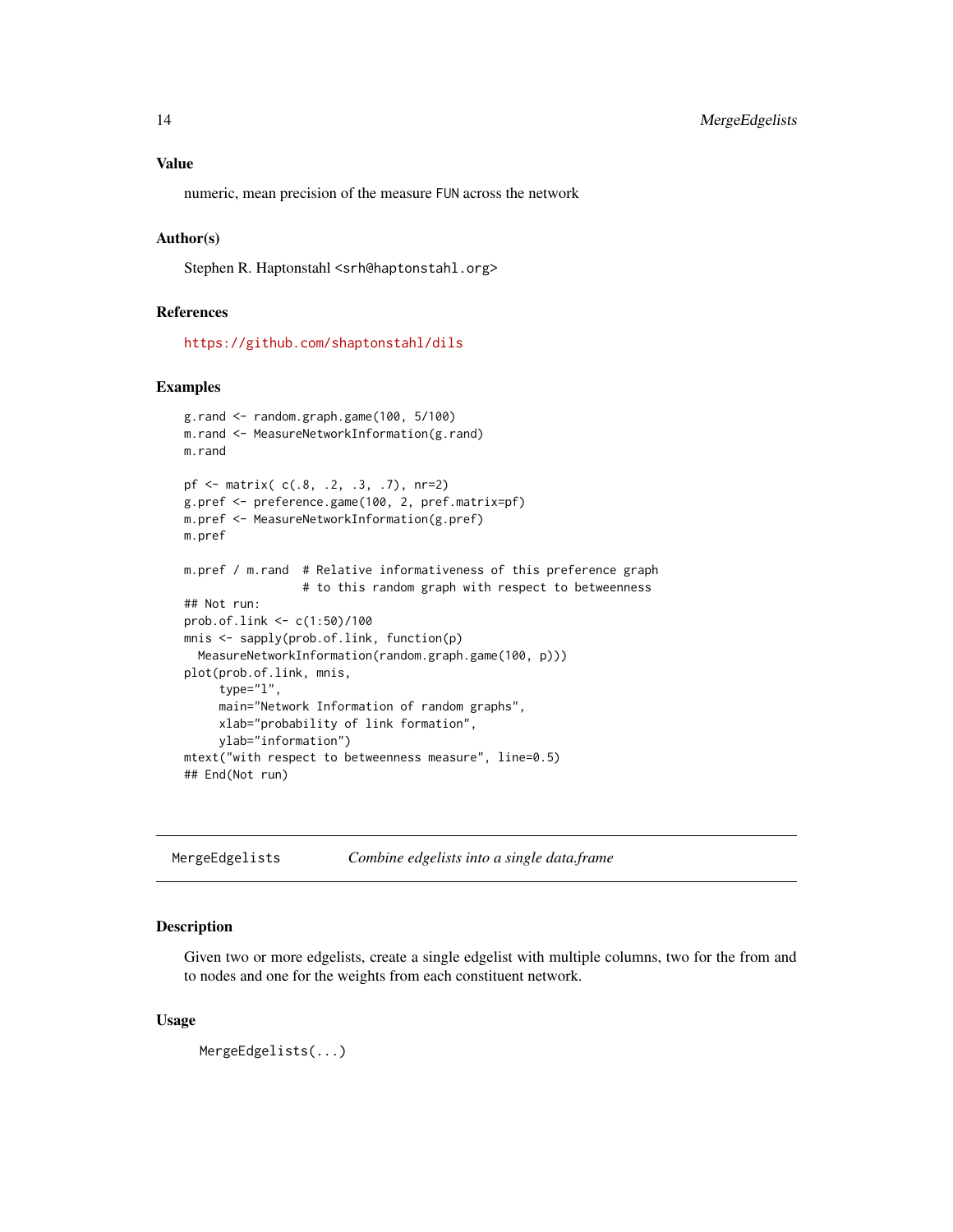<span id="page-14-0"></span>... data.frames, edgelists to be merged.

# Value

data.frame, single multinetwork edgelist

#### Author(s)

Stephen R. Haptonstahl <srh@haptonstahl.org>

# References

<http://www.haptonstahl.org/R>

# See Also

[EdgelistFill](#page-3-1)

# Examples

```
edgelist1 <- data.frame(expand.grid(letters[1:2], letters[1:2]),
                       uniform=runif(4))
edgelist2 <- data.frame(v1=c("a", "a"), v2=c("a", "b"), manual=c(.3, .5))
MergeEdgelists(edgelist1, edgelist2)
```
<span id="page-14-1"></span>RelationStrengthSimilarity

*Calculate the RSS from one node to another.*

# Description

For a single pair of nodes, implement the RSS algorithm of Chen et al. (2012).

#### Usage

```
RelationStrengthSimilarity(xadj, v1, v2, radius = 3,
  directed = TRUE,
 method = c("Rcpp", "BetterR", "NaiveR"))
```
#### Arguments

| xadj           | numeric matrix, then description of arg1.               |
|----------------|---------------------------------------------------------|
| $\vee$ 1       | numeric Object type, then description of arg2.          |
| v <sub>2</sub> | numeric Object type, then description of arg2.          |
| radius         | numeric, length of longest path examined from v1 to v2. |
| directed       | logical, if TRUE returns a symmetric RSS matrix.        |
| method         | character, choose the method of calculation.            |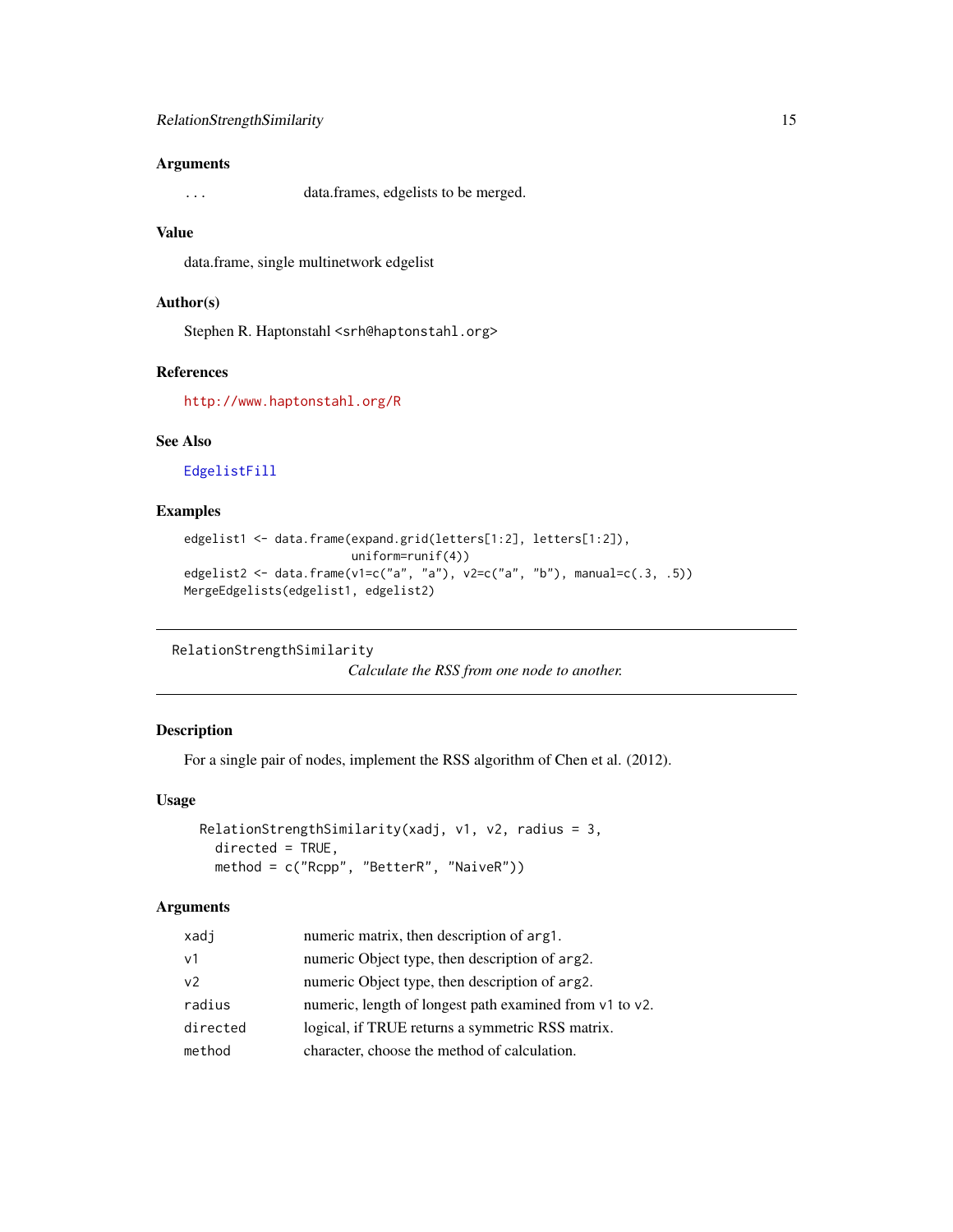# <span id="page-15-0"></span>Details

If v1 and v2 are specified, this returns the RSS from v1 to v2. If not, it calculates the RSS scores for all dyads in the network.

#### Value

numeric, Relation Strength Similarity score(s).

#### Author(s)

Stephen R. Haptonstahl <srh@haptonstahl.org>

#### References

"Discovering Missing Links in Networks Using Similarity Measures", Hung-Hsuan Chen, Liang Gou, Xiaolong (Luke) Zhang, C. Lee Giles. 2012.

<https://github.com/shaptonstahl/>

# See Also

[ScalablePCA](#page-20-1)

#### Examples

```
g1 <- graph.atlas(128)
## Not run: plot(g1)
M1 <- as.matrix(get.adjacency(g1))
M1
RelationStrengthSimilarity(xadj=M1, v1=5, v2=6, radius=1)
RelationStrengthSimilarity(xadj=M1, v1=5, v2=6, radius=2)
RelationStrengthSimilarity(xadj=M1, v1=5, v2=6, radius=3)
RelationStrengthSimilarity(xadj=M1, v1=5, v2=6, radius=4)
RelationStrengthSimilarity(xadj=M1, radius=2)
TestUndirectedNetwork <- function(n) {
 M <- matrix(runif(n*n), nrow=n)
 M < - (M + t(M)) / 2diag(M) <- 0
 return(M)
}
M2 <- TestUndirectedNetwork(75)
system.time(RelationStrengthSimilarity(xadj=M2, directed=FALSE, method="BetterR")) # all R
system.time(RelationStrengthSimilarity(xadj=M2, directed=FALSE)) # Rcpp
```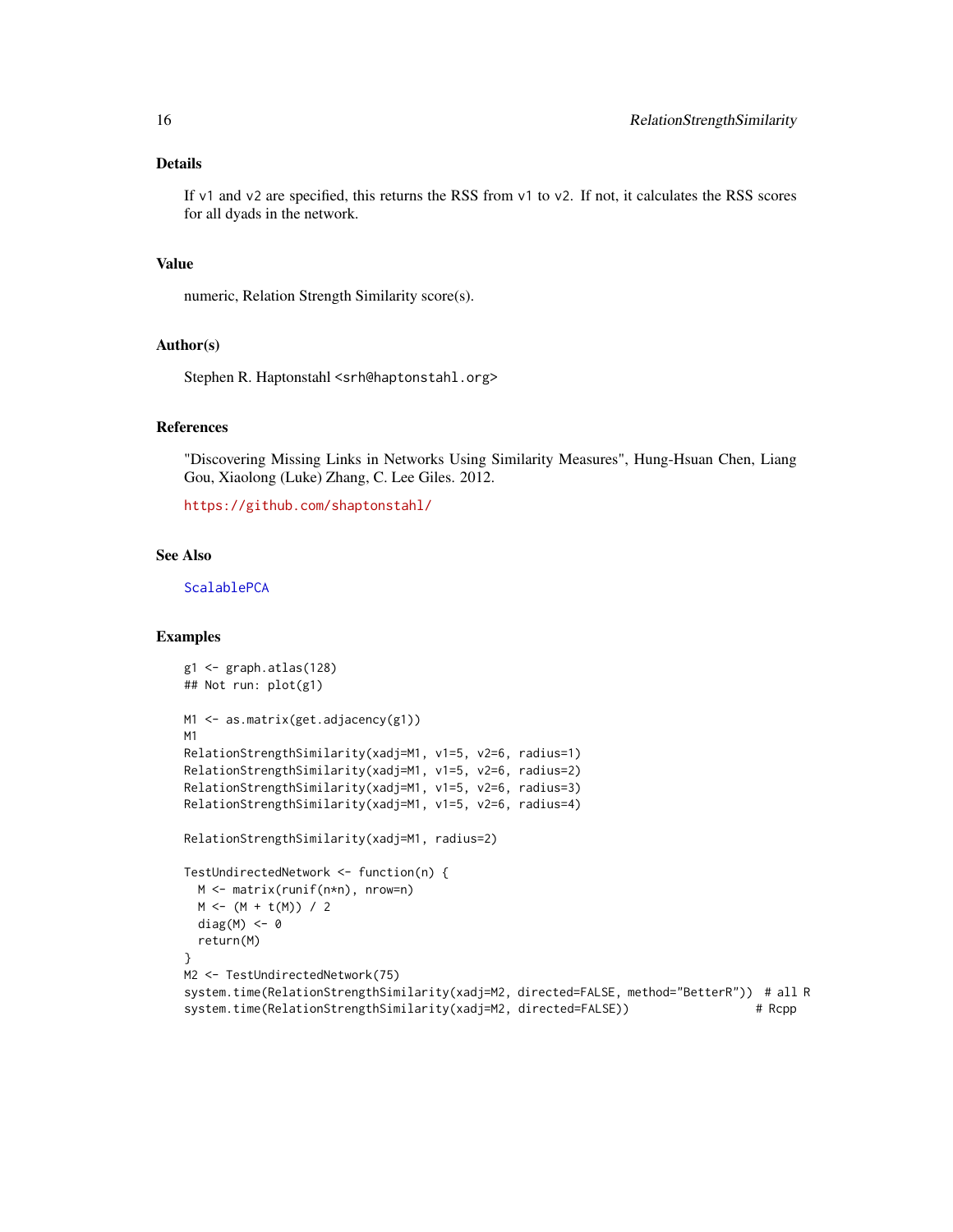*Compare how much two networks inform a particular network measure*

#### <span id="page-16-1"></span><span id="page-16-0"></span>Description

Given two igraph networks, use [MeasureNetworkInformation](#page-12-1) to gauge the informativeness of each network and then return the ratio. If greater than 1, then the first network specified is more informative.

# Usage

```
RelativeNetworkInformation(g1, g2, FUN = betweenness,
  remove.share = 0.2, sample.size = 100,
  progress.bar = FALSE)
```
# Arguments

| g1           | igraph, graph to measure                                                                       |
|--------------|------------------------------------------------------------------------------------------------|
| g2           | igraph, graph to measure                                                                       |
| <b>FUN</b>   | function, a function that takes an igraph and returns a value for each node in the<br>network. |
| remove.share | numeric, fraction of the edges that are removed randomly when perturbing the<br>network.       |
| sample.size  | numeric, number of perturbed graphs to generate                                                |
| progress.bar | logical, if TRUE then a progress bar is shown.                                                 |

# Details

This measure appears to be very sensitive to the choice of FUN. See [MeasureNetworkInformation](#page-12-1) for details.

#### Value

list, containing the following

|        | g1.over.g2 numeric informativeness of the first network over the second |
|--------|-------------------------------------------------------------------------|
| winner | character either $g1$ or $g2$                                           |
|        | $g1$ .measure numeric MeasureNetworkInformation( $g1, \ldots$ )         |
|        | g2.measure numeric MeasureNetworkInformation(g2, )                      |

# Author(s)

Stephen R. Haptonstahl <srh@haptonstahl.org>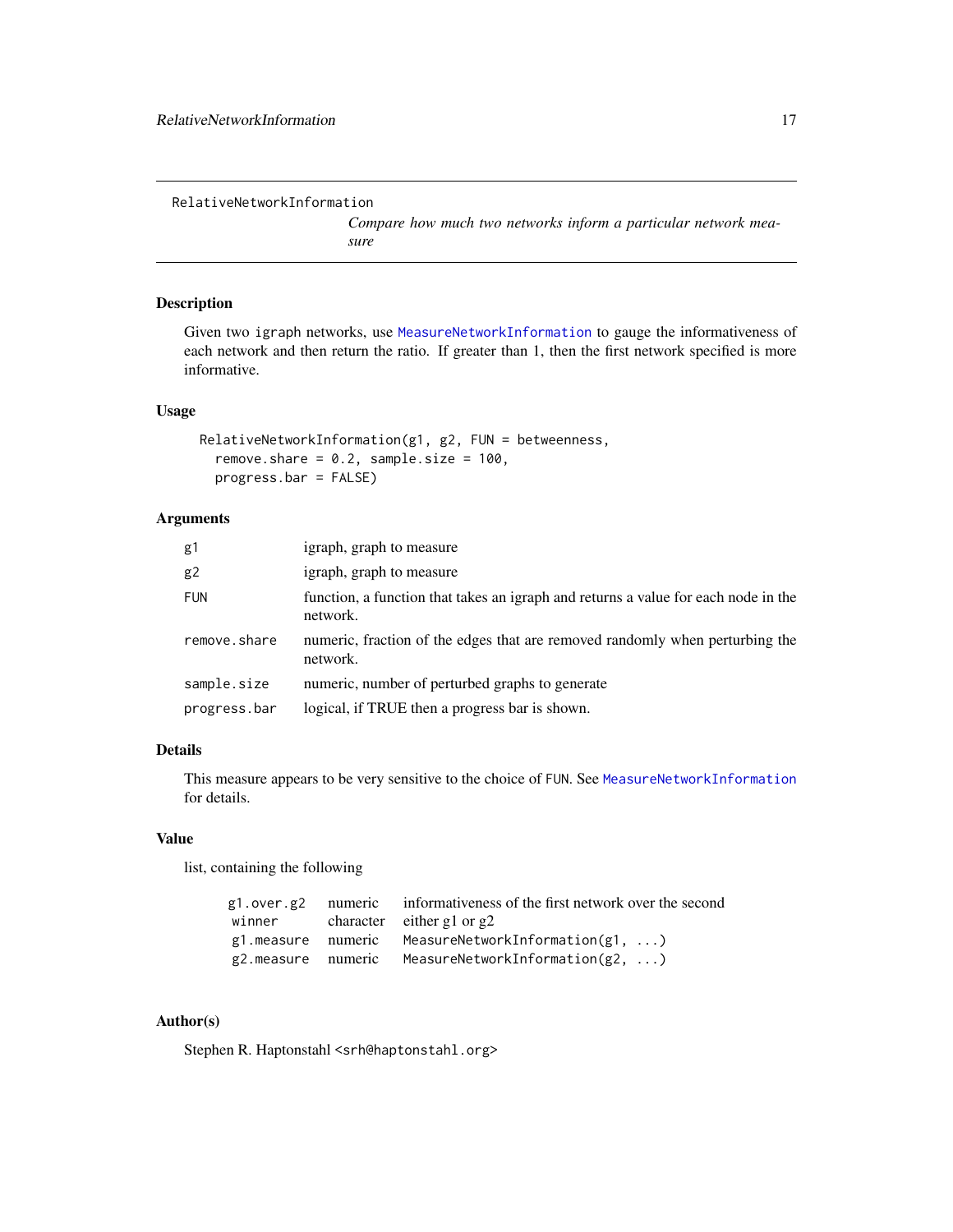#### References

<https://github.com/shaptonstahl/dils>

# Examples

```
g.rand <- random.graph.game(100, 5/100)
```

```
pf <- matrix( c(.8, .2, .3, .7), nr=2)
g.pref <- preference.game(100, 2, pref.matrix=pf)
```

```
RelativeNetworkInformation(g.rand, g.pref)
```
RssCell *Calculate the RSS from one node to another.*

# Description

This is a helper function for RelationStrengthSimilarity that returns the RSS for a single directed dyad.

#### Usage

```
RssCell(xadj, v1, v2, radius)
```
#### Arguments

| xadi           | numeric matrix, adjacency matrix where the [i,j] entry gives the strength of the<br>link from node i to node j. |
|----------------|-----------------------------------------------------------------------------------------------------------------|
| $\vee$ 1       | numeric, index of the 'from' node.                                                                              |
| V <sup>2</sup> | numeric, index of the 'to' node.                                                                                |
| radius         | numeric, length of longest path examined from v1 to v2.                                                         |

#### Details

This is an internal function. There are no guardians and it assumes that the adjacency matrix xadj has had zeros entered on the diagonal and then each row divided by the row mean.

#### Value

numeric, the Relation Strength Similarity score from v1 to v2.

# Author(s)

Stephen R. Haptonstahl <srh@haptonstahl.org>

<span id="page-17-0"></span>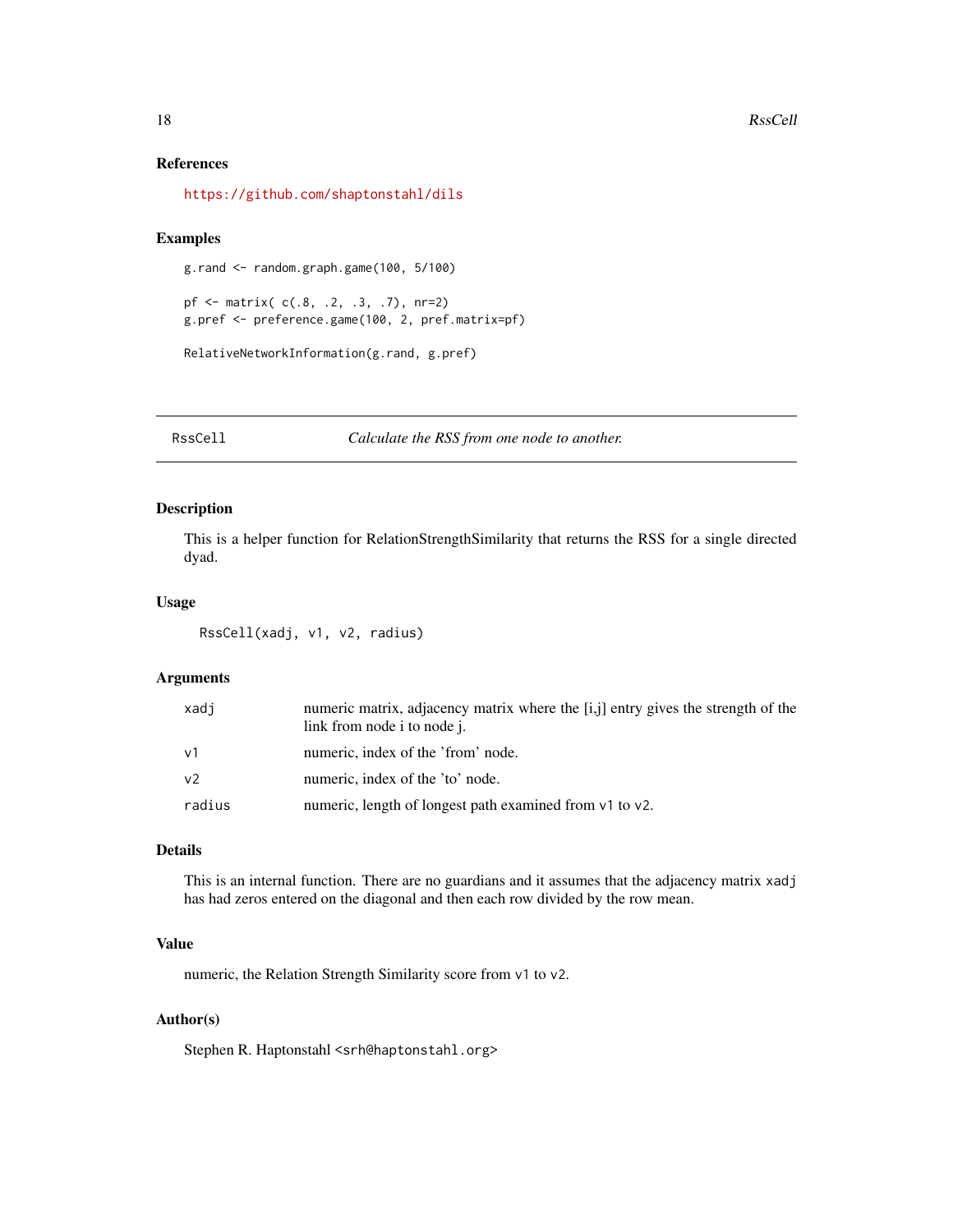# <span id="page-18-0"></span>References

"Discovering Missing Links in Networks Using Similarity Measures", Hung-Hsuan Chen, Liang Gou, Xiaolong (Luke) Zhang, C. Lee Giles. 2012.

<https://github.com/shaptonstahl/>

# See Also

[RelationStrengthSimilarity](#page-14-1)

#### Examples

```
M <- as.matrix(get.adjacency(graph.atlas(128)))
M
M \leftarrow sweep(M, 1, rowMeans(M), "/")
M
dils:::RssCell(xadj=M, v1=5, v2=6, radius=1)
dils:::RssCell(xadj=M, v1=5, v2=6, radius=2)
dils:::RssCell(xadj=M, v1=5, v2=6, radius=3)
dils:::RssCell(xadj=M, v1=5, v2=6, radius=4)
```
<span id="page-18-1"></span>RssSuggestedNetwork *Suggest a network with imputed links*

#### Description

A longer description of the function. This can be perhaps a paragraph, perhaps more than one.

# Usage

```
RssSuggestedNetwork(g, rss, q.impute.above = 0.8)
```
#### Arguments

| g   | Object type, then description of arg1.                  |
|-----|---------------------------------------------------------|
| rss | Object type, then description of arg2.                  |
|     | q. impute. above Object type, then description of arg3. |

#### Value

```
list
```

| g.imputed   | igraph contatining the original and the new links                           |
|-------------|-----------------------------------------------------------------------------|
| g.new       | igraph containing only the new links                                        |
| g.original  | original graph                                                              |
|             | q. impute. above quantile of RSS scores above which links should be imputed |
| frac.filled | fraction of potential links that were actually filled with a new link       |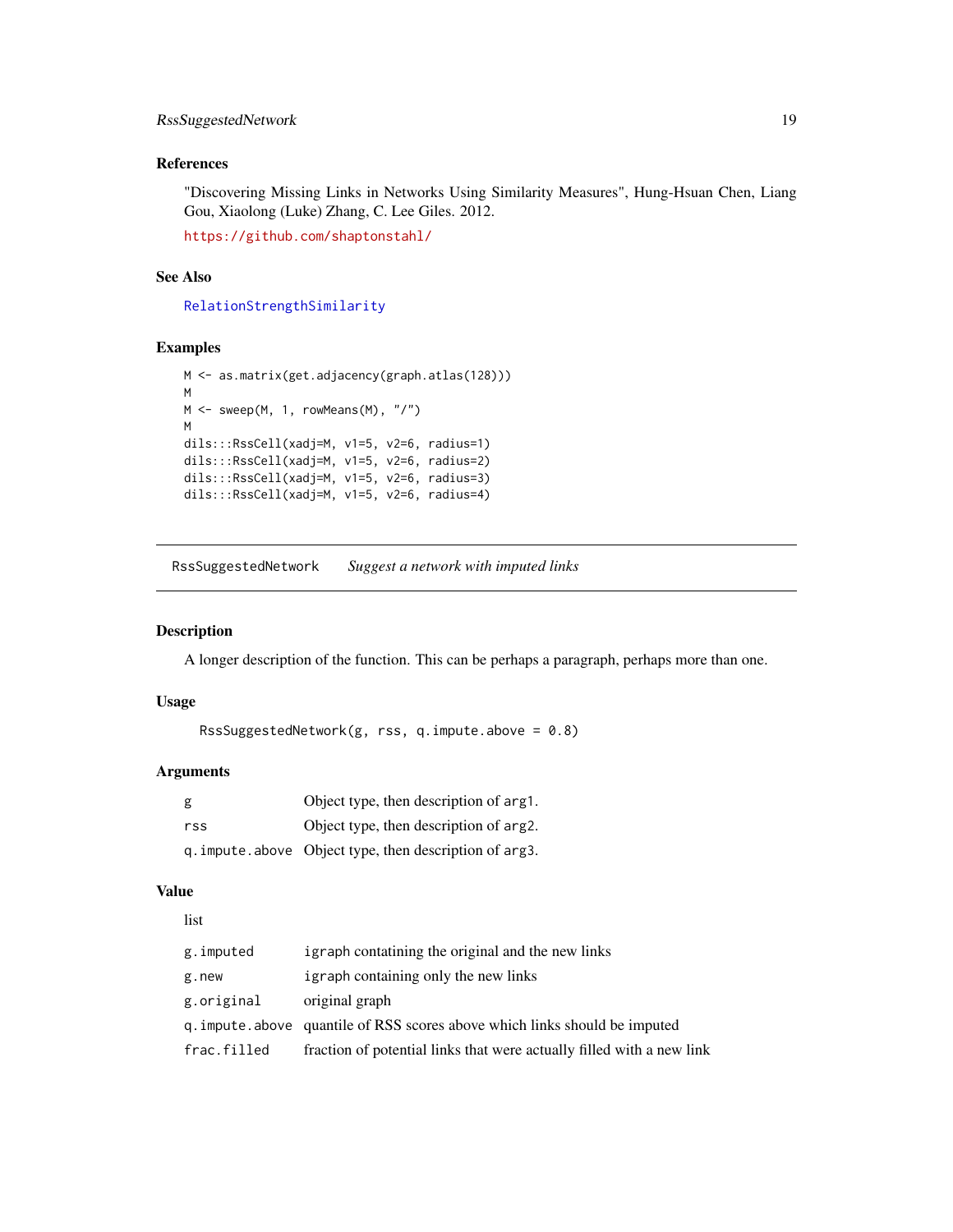#### <span id="page-19-0"></span>Author(s)

Stephen R. Haptonstahl <srh@haptonstahl.org>

# References

<http://www.haptonstahl.org/R>

# See Also

[RelationStrengthSimilarity](#page-14-1)

# Examples

```
g <- graph.atlas(128)
## Not run: plot(g)
```

```
suggested <- RssSuggestedNetwork(g, q.impute.above=.6)
## Not run: plot(suggested$g.imputed)
suggested$frac.filled
```
RssThisRadius *Calculate part of the RSS from one node to another.*

# Description

This is a helper function for RelationStrengthSimilarity that returns the component of RSS contributed by paths of one particular length r.

#### Usage

RssThisRadius(x, v1, v2, r, prepped = FALSE)

# Arguments

| $\mathsf{x}$   | numeric matrix, adjacency matrix where the [i,j] entry gives the strength of the<br>link from node i to node j.              |
|----------------|------------------------------------------------------------------------------------------------------------------------------|
| $\vee$ 1       | numeric, index of the 'from' node.                                                                                           |
| v <sub>2</sub> | numeric, index of the 'to' node.                                                                                             |
|                | numeric, length of paths examined from v1 to v2.                                                                             |
| prepped        | logical, whether or not the adjacency matrix x has had zeros entered on the<br>diagonal and each row divided by the row sum. |

# Value

numeric, the part of the Relation Strength Similarity score from v1 to v2 contributed by paths of length r.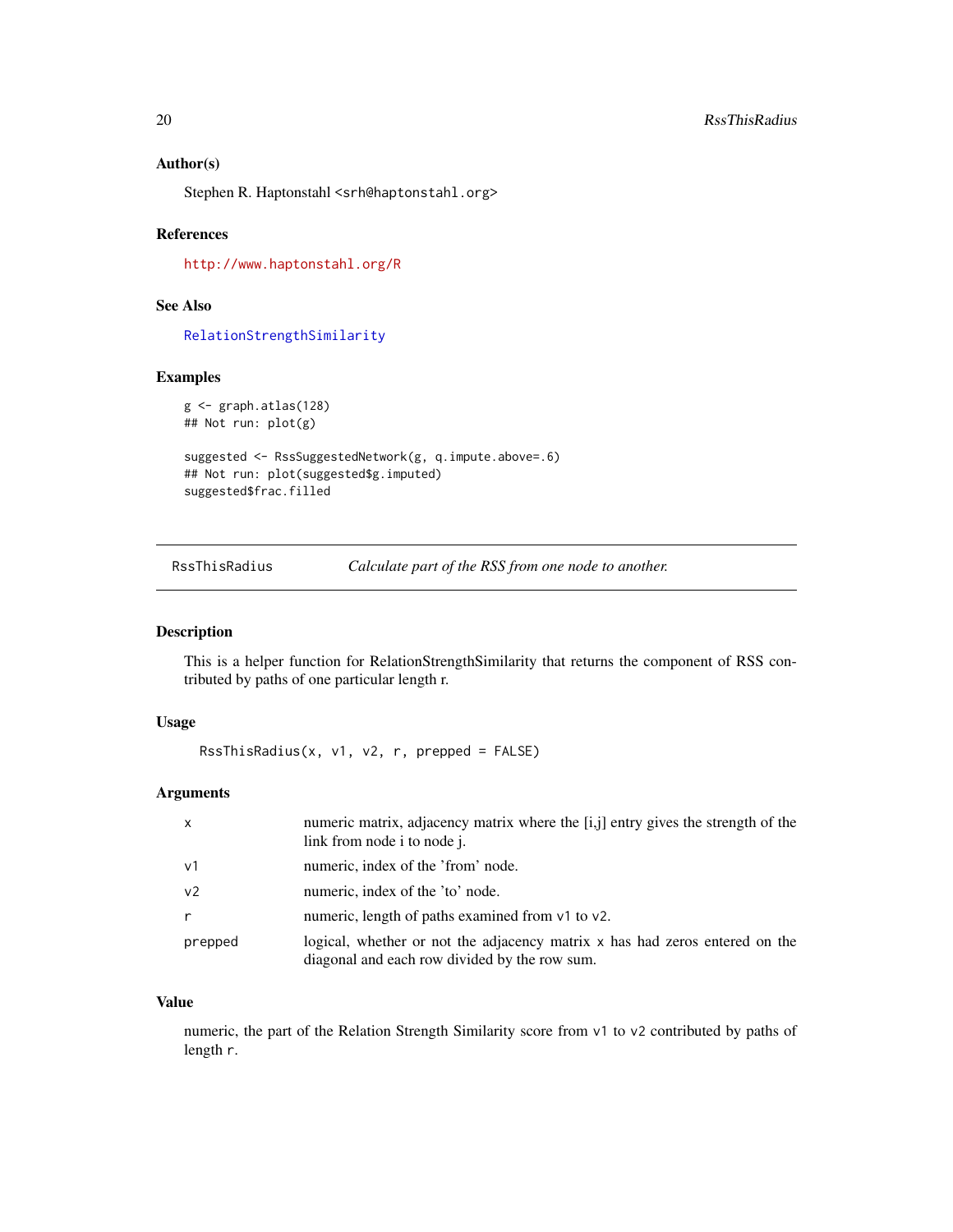#### <span id="page-20-0"></span>ScalablePCA 21

#### Author(s)

Stephen R. Haptonstahl <srh@haptonstahl.org>

#### References

"Discovering Missing Links in Networks Using Similarity Measures", Hung-Hsuan Chen, Liang Gou, Xiaolong (Luke) Zhang, C. Lee Giles. 2012.

<https://github.com/shaptonstahl/>

#### See Also

[RelationStrengthSimilarity](#page-14-1)

#### Examples

```
M <- as.matrix(get.adjacency(graph.atlas(128)))
M
dils:::RssThisRadius(x=M, v1=5, v2=6, r=1)
dils:::RssThisRadius(x=M, v1=5, v2=6, r=2)
dils:::RssThisRadius(x=M, v1=5, v2=6, r=3)
dils:::RssThisRadius(x=M, v1=5, v2=6, r=4)
```
<span id="page-20-1"></span>ScalablePCA *Perform Principal Component Analysis on a large data set*

#### Description

Run prcomp on subsamples of the data set and compile the results for the first dimension.

# Usage

```
ScalablePCA(x, filename = NULL, db = NULL,subsample = 10000, n.subsamples = 1000, ignore.cols,
 use.cols, return.sds = FALSE, progress.bar = FALSE)
```
#### Arguments

| $\mathsf{x}$ | data.frame, data over which to run PCA                                                                                                                     |
|--------------|------------------------------------------------------------------------------------------------------------------------------------------------------------|
| filename     | character, name of the file containing the data. This must be a tab-delimited file<br>with a header row formatted per the default options for read. delim. |
| db           | Object type, database connection to table containing the data (NOT IMPLE-<br>MENTED).                                                                      |
| subsample    | numeric or logical, If an integer, size of each subsample. If FALSE, runs PCA<br>on entire data set.                                                       |
| n.subsamples | numeric, number of subsamples.                                                                                                                             |
| ignore.cols  | numeric, indices of columns not to include.                                                                                                                |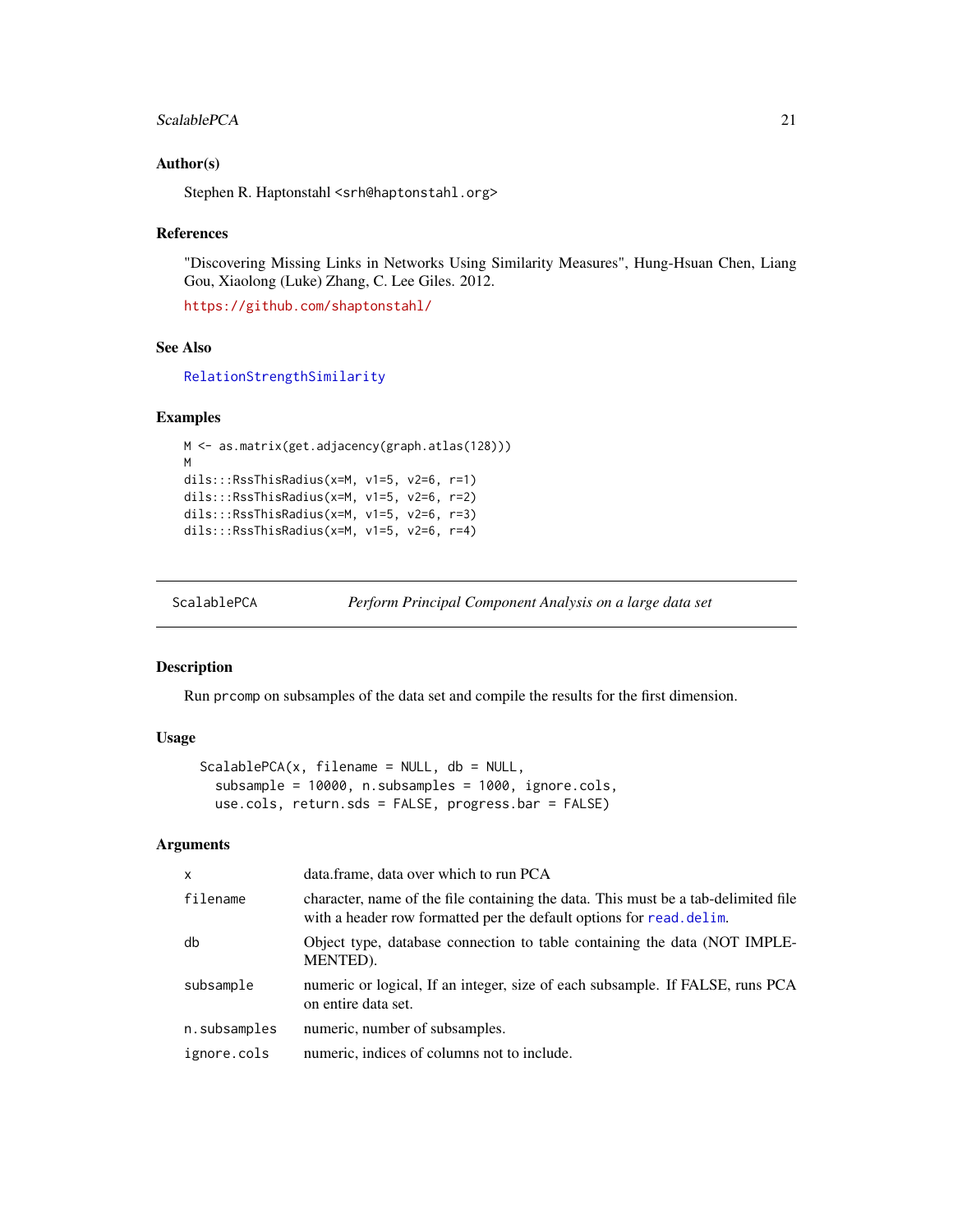<span id="page-21-0"></span>

| use.cols     | numeric, indices of columns to use.                                             |
|--------------|---------------------------------------------------------------------------------|
| return.sds   | logical, if TRUE return the standard deviations of each network's edge weights. |
| progress.bar | logical, if TRUE then progress in running subsamples will be shown.             |

#### Details

Scales the function [prcomp](#page-0-0) to data sets with an arbitrarily large number of rows by running prcomp on repeated subsamples of the rows.

# Value

If return.sds is FALSE, return named vector of component weights for first dimension of principal component analysis (see example for comparison to [prcomp](#page-0-0)).

If return.sds is TRUE, return a list.

coefficients named vector of the component weights for first dimension of principal component analysis (see example for comparison of sds named vector of the standard deviations of each network's edge weights.

#### Author(s)

Stephen R. Haptonstahl <srh@haptonstahl.org>

#### References

<https://github.com/shaptonstahl/>

#### See Also

[prcomp](#page-0-0)

# Examples

```
data(iris) # provides example data
prcomp(iris[,1:4], center=FALSE, scale.=FALSE)$rotation[,1]
ScalablePCA(iris, subsample=10, use.cols=1:4)
ScalablePCA(iris, subsample=10, ignore.cols=5)
```